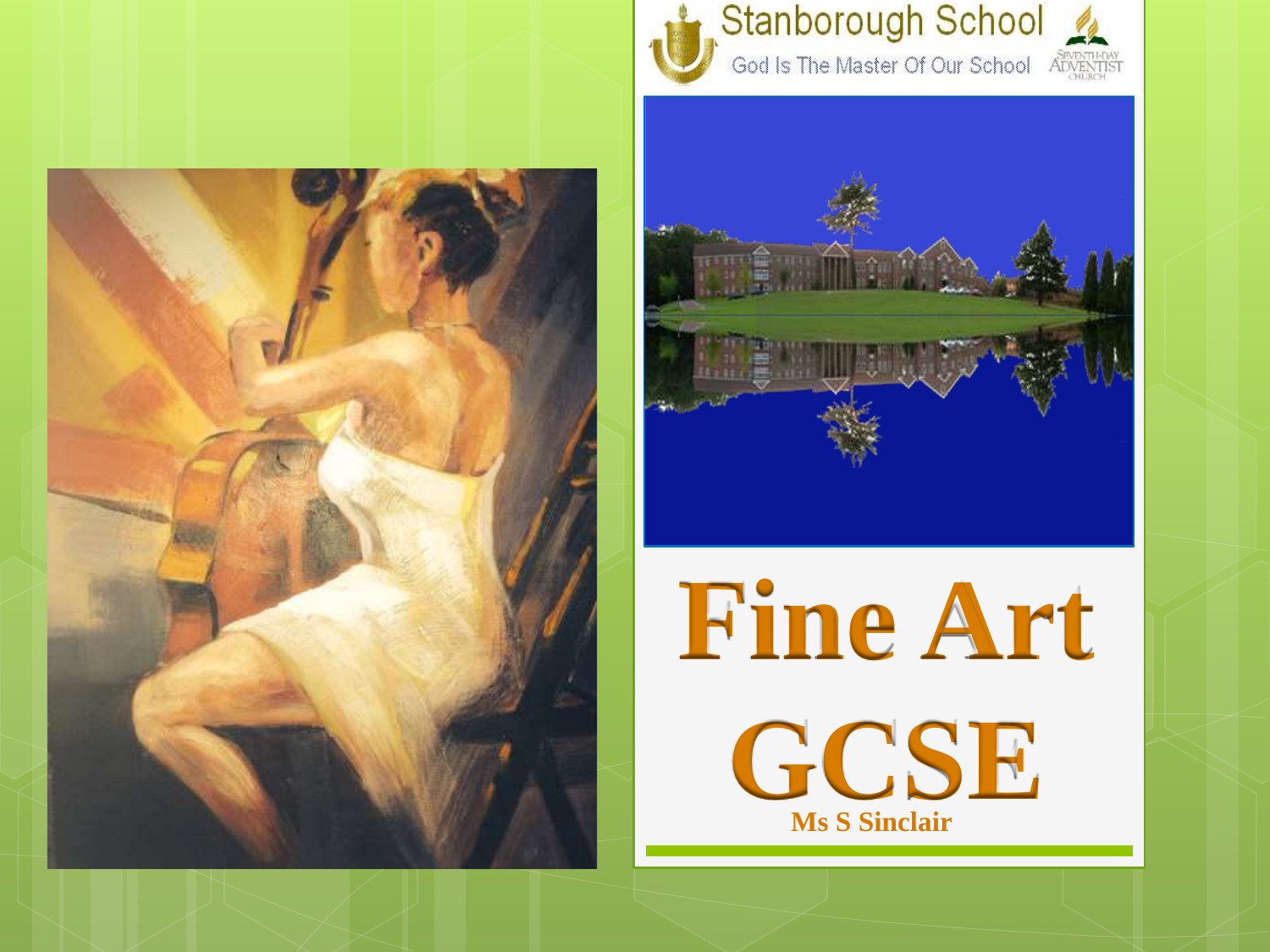

## **Assessment**

### **Demonstrate skills and techniques;**

 $\Box$  effective use of elements tone, line etc., expression and imagination when recording objects, scenes, people etc., annotations to show a deep understanding of what you are representing, experiments with media and disciplines, an understanding of spatial qualities as well as composition, rhythm, scale and structure.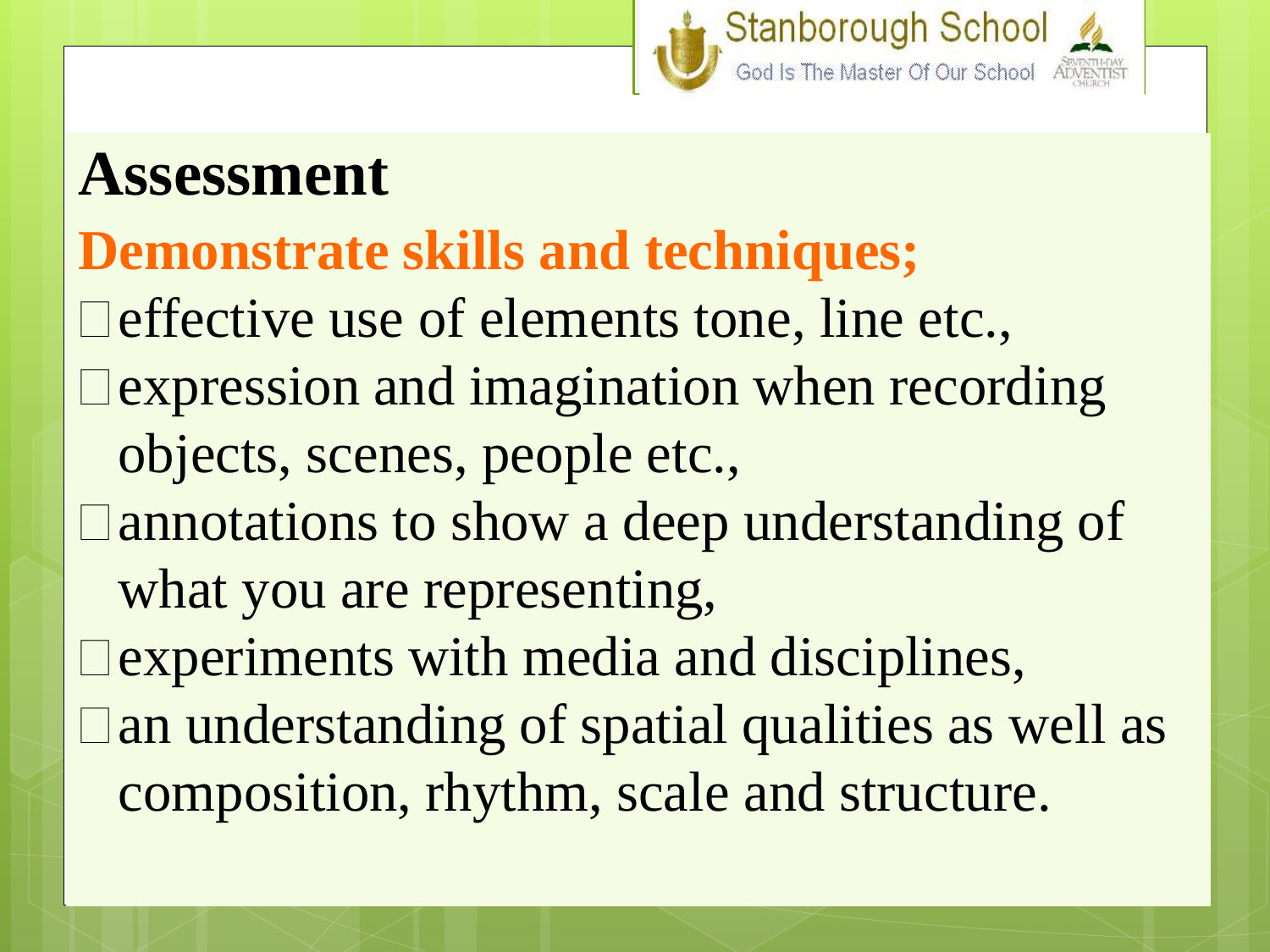

# **Assessment**

**Demonstrate knowledge and understanding of;** how to convey feelings and

- meanings visually,
- $\Box$  how to employ traditional and new media, how images relate to our social, historical and cultural contexts,

methods used and the intentions of artists as well as their contributions to continuity and change in our society,  $\Box$  the language of art relevant to our chosen area of study.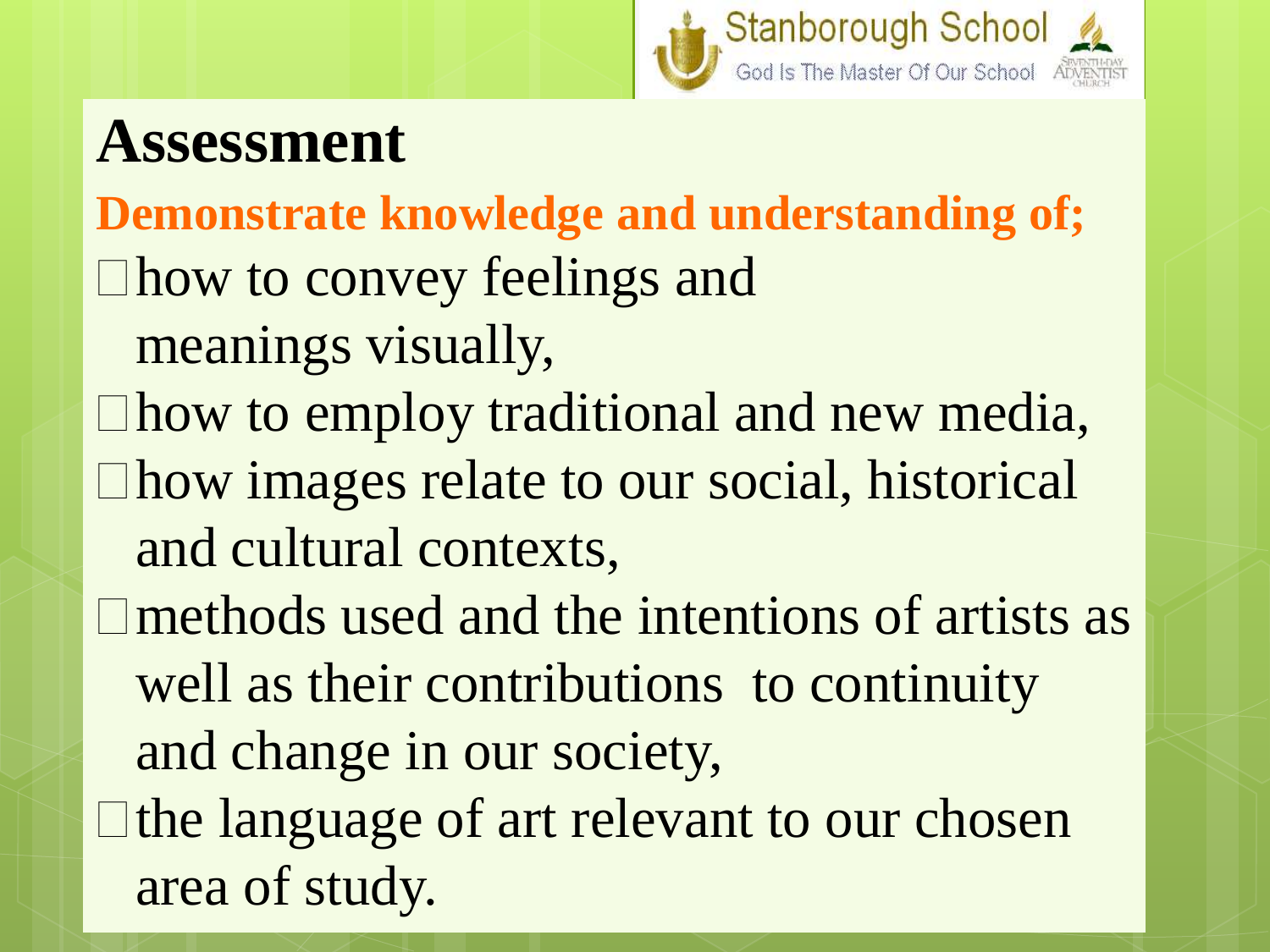

# **Press release: The Projected Economic Impact of Covid-19 on the UK Creative Industries report.**

June 17, 2020

The creative sector grew five times the rate of the wider economy in 2020. It employed over 2 million people and contributed £111.7 billion to the economy –this is more than the oil and gas industries, automotive, aerospace and life sciences combined.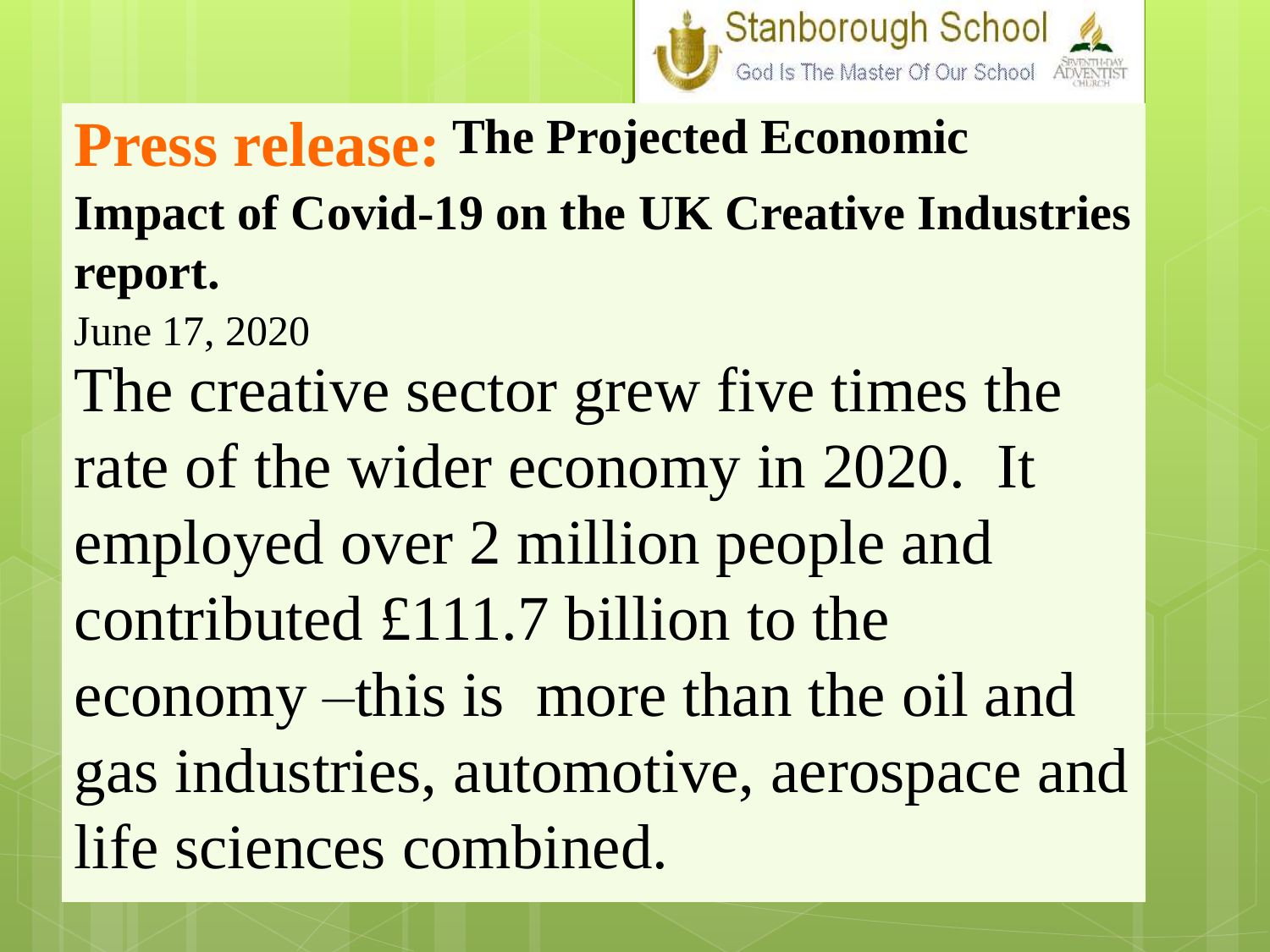

#### **Press release: Caroline Norbury MBE, CEO, Creative Industries Federation said,** June 17, 2020

"As well as being a huge driver of economic growth in every part of the UK, our creative and cultural sectors are the industries of the future: highly innovative, resistant to automation and integral to both our cultural identity and the nation's mental health."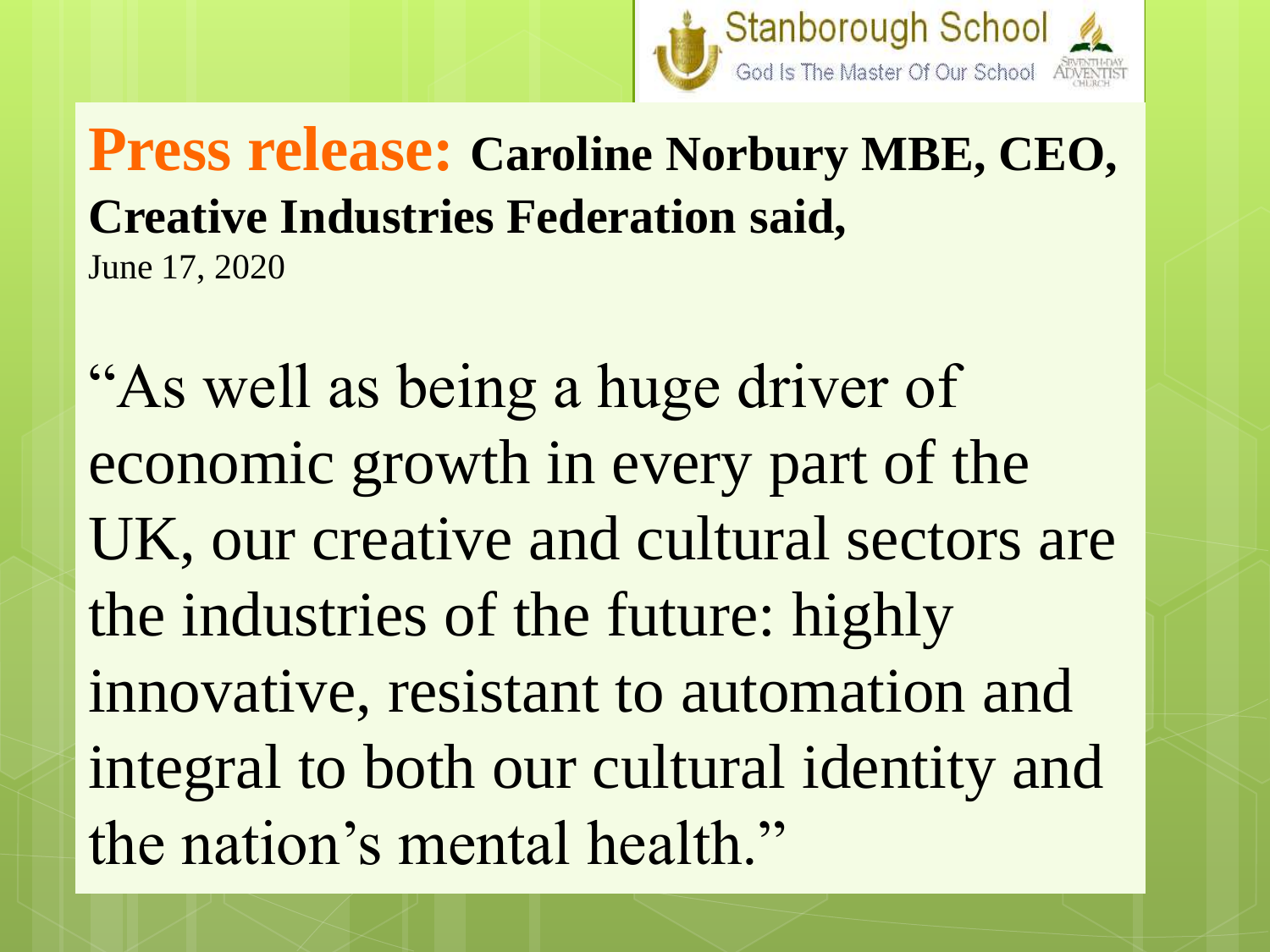

**Press release: Belinda Budge, Vice-Chair, Creative England and Creative Industries Federation, said**: June 17, 2020

"The UK's creative sector is a huge driver of economic growth. As we emerge from lockdown, we will need imagination and creativity more than ever. We'll need those who can take specks of ideas and carve them into a vision for the future." Britain Needs You!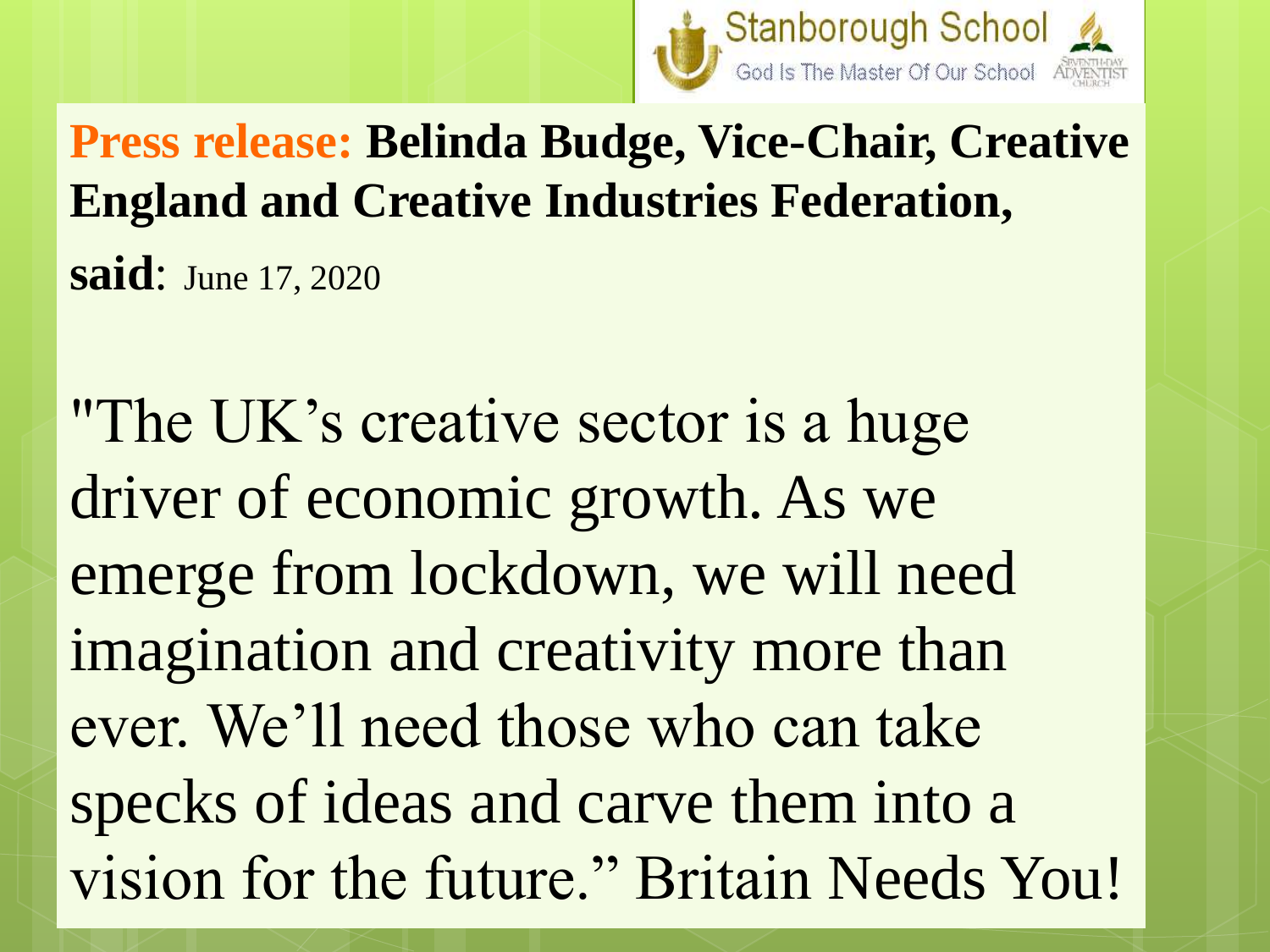

Professor Michael Baum, one of Britain's leading cancer experts is a keen art critic. Do you know he takes his medical students to the National Gallery to stress the importance of good observation. Seen through Baum's eyes, the entire National Gallery looks more like a doctor's waiting room!

**Retrieved from, The Guardian, Robin McKie***.* Sun 11 Sep 2011 00.03 BST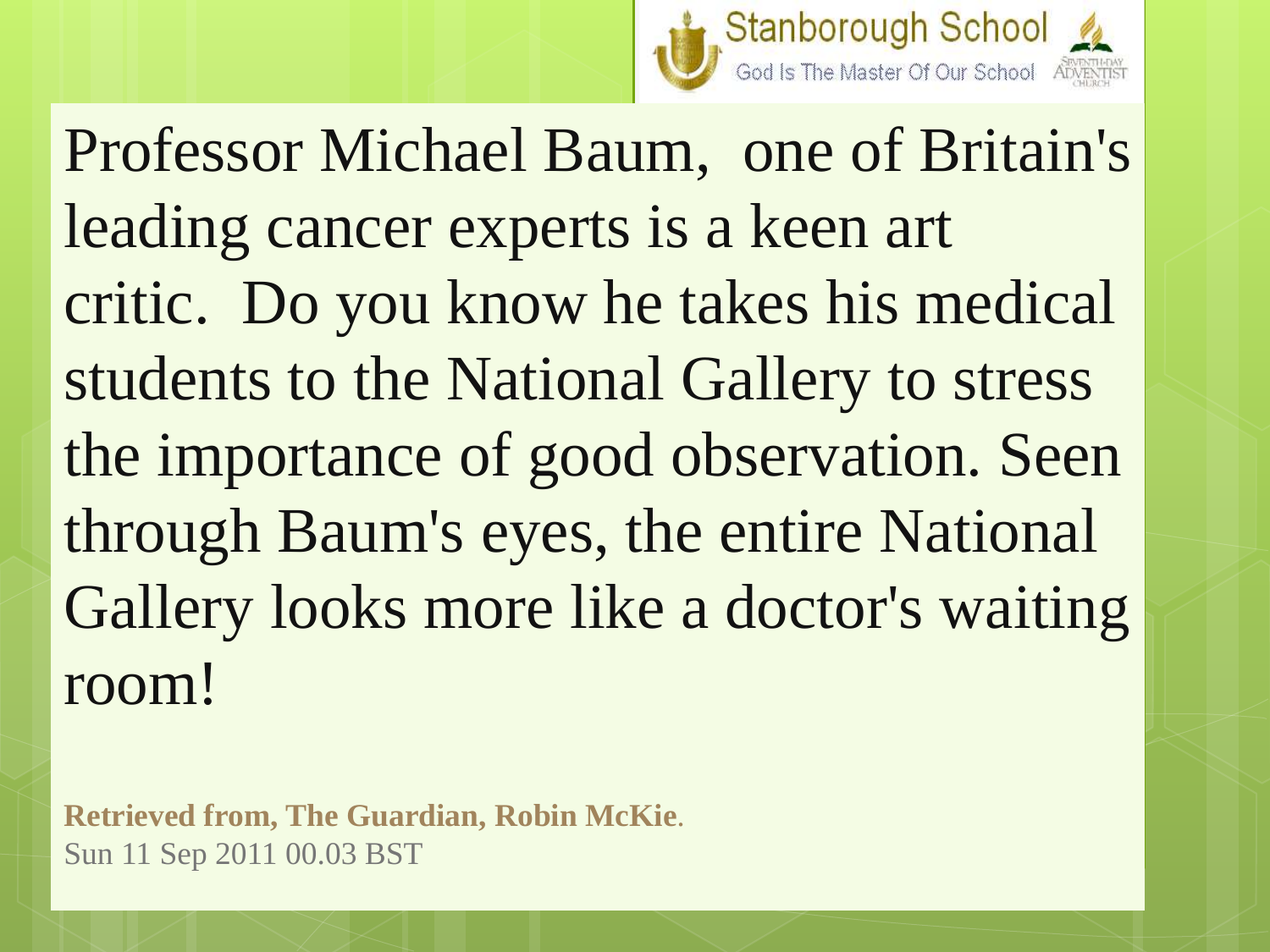#### **The fine art of medical diagnosis**

This painting is noted for its grotesque appearance. It was thought to be a mocking comment. Not so, this was in fact a rare medical condition. The sunken eyes, the deformed hands, the unusual distance between her upper lip and nose and other features are all consistent with a particular bone ailment. Professor Baum, said "This is not 15c. Satire, it's a depiction of Paget's disease."





**An Old Woman (The Ugly Duchess) by Quinten Massys, c.1513**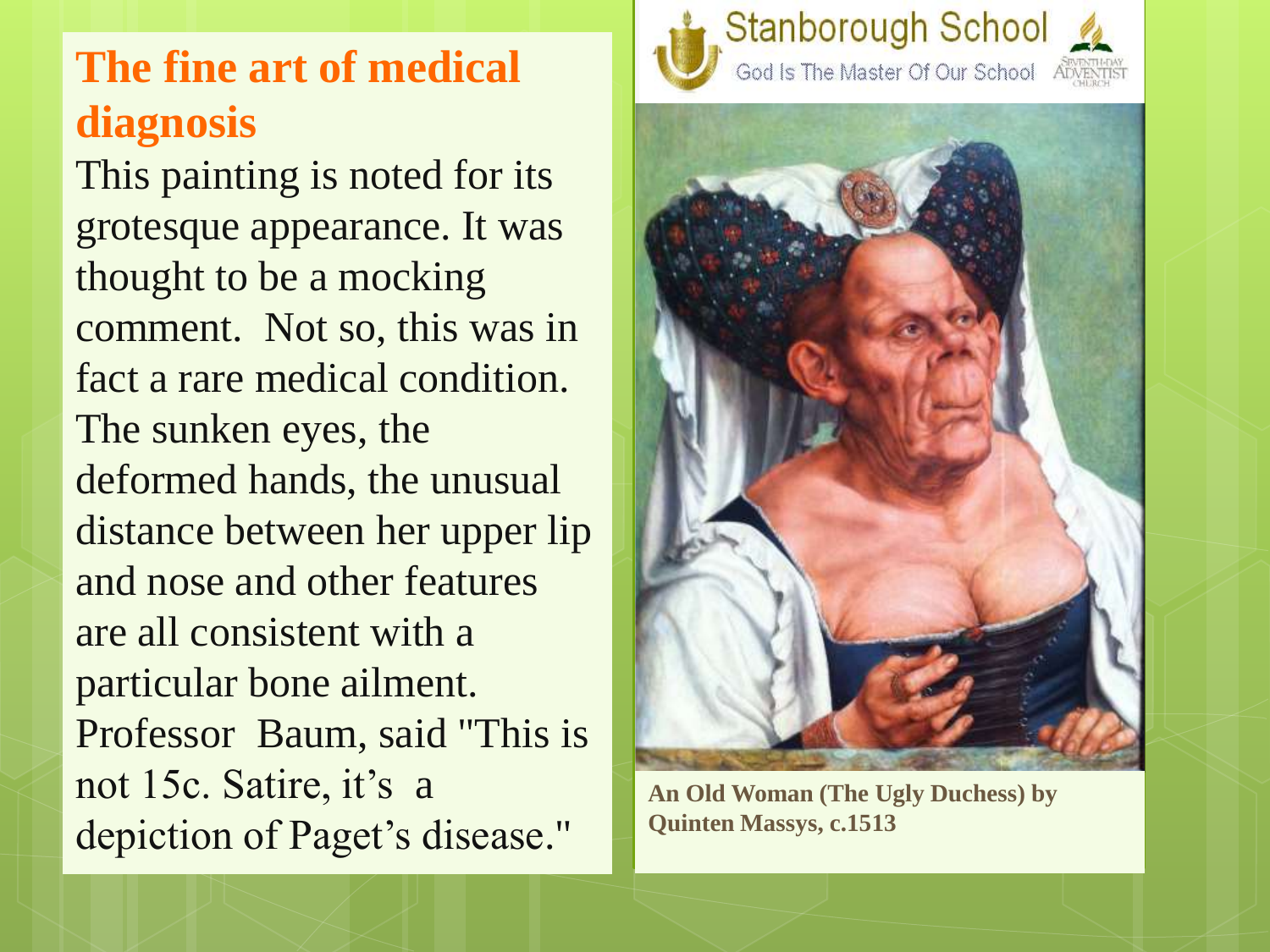





Monet's paintings had grown darker and darker until his cataracts were operated on then his works brightened again.

The National Gallery houses works by the world's best painters and they tell us so much about the human condition.

Rather than take away from that, science and medicine add to this appreciation.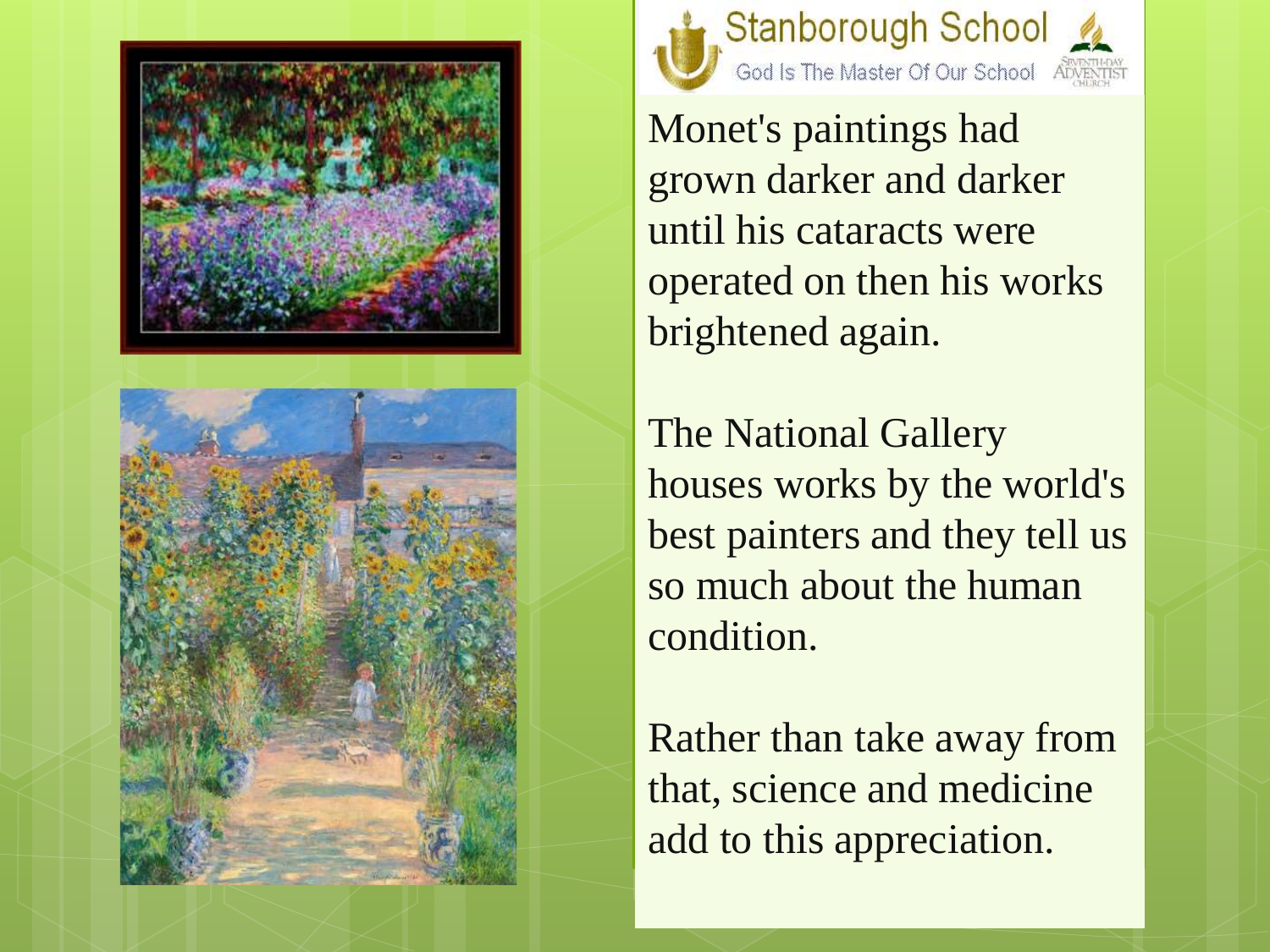"There is nothing medical here but the techniques needed to decode the work are similar to those needed to unravel medical conditions," says Baum. "What gives the painting away is the tiny crucifix in the top left and the instruments between the two men. Analysis show these devices are pointing to a special date in Easter.





**Hans Holbein the Younger, The Ambassadors**

It was intended to be a warning to those, Henry VIII included, who would suffer if they broke from the church of Rome before when it was thought the Second Coming would arrive in 1533.